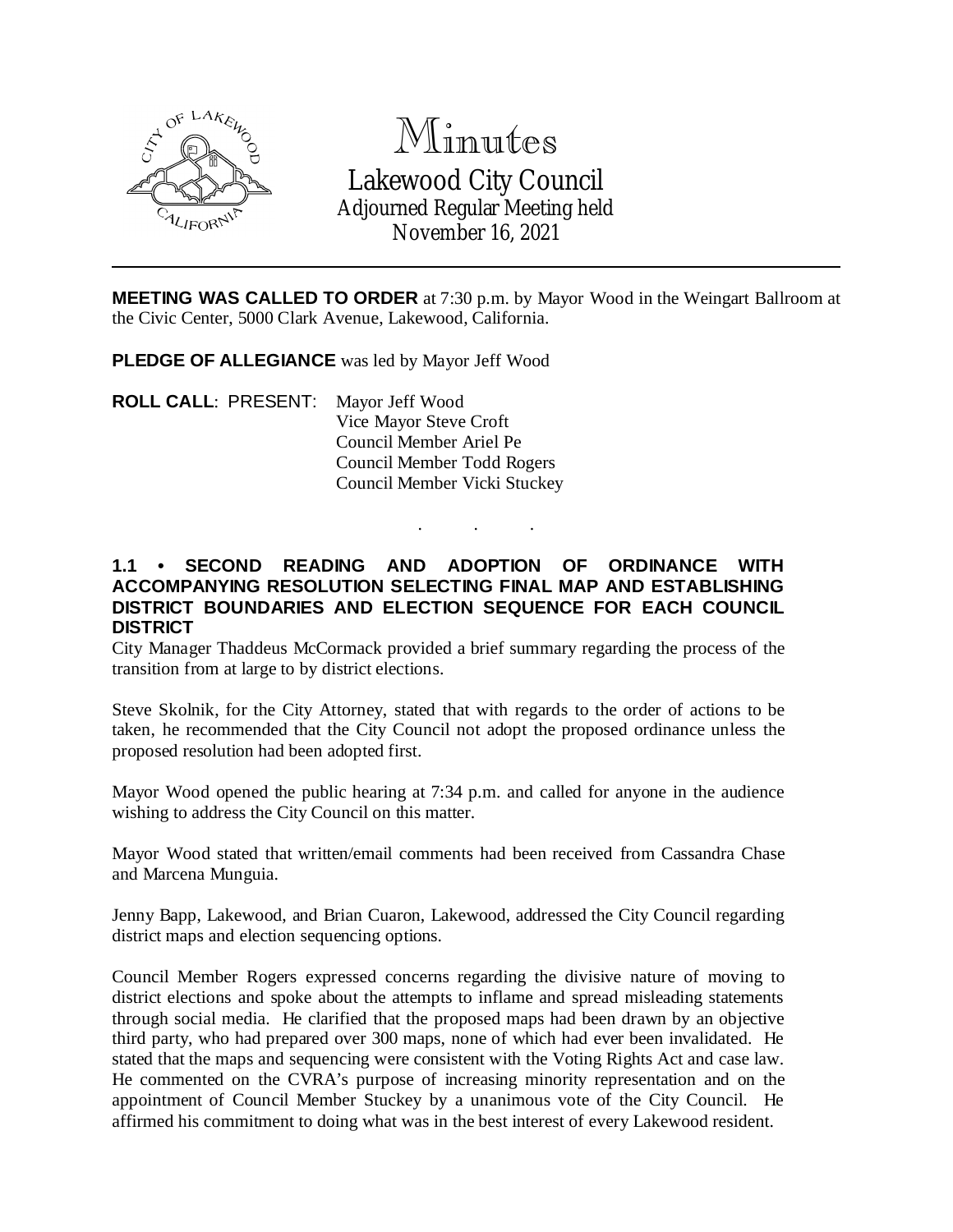**1.1 • SELECTING FINAL MAP AND ESTABLISHING DISTRICT BOUNDARIES AND ELECTION SEQUENCE FOR EACH COUNCIL DISTRICT** - Continued COUNCIL MEMBER ROGERS MOVED AND MAYOR WOOD SECONDED TO DIRECT STAFF TO POST MAP NDC 102C WITH SEQUENCING OF DISTRICTS 1, 2 AND 5 IN 2022 AND 3 AND 4 IN 2024, TO BE BROUGHT BACK FOR ADOPTION WHEN ELIGIBLE. UPON ROLL CALL VOTE, THE MOTION FAILED:

AYES: COUNCIL MEMBERS: Rogers and Wood NAYS: COUNCIL MEMBERS: Croft, Pe and Stuckey

Vice Mayor Croft explained the logic behind his support for Map NDC 104 and acknowledged the goal of complying with the Voting Rights Act while taking into consideration what was best for all residents and continuing to look out for the entire city when making policies and decisions.

Mayor Wood spoke of the impact of the decision to be made and thanked the residents who participated in the discussions noting that while not everyone was in agreement, the citizens' voices were important and appreciated.

RESOLUTION NO. 2021-59; A RESOLUTION OF THE CITY COUNCIL OF THE CITY OF LAKEWOOD ESTABLISHING THE FIVE DISTRICT BOUNDARIES FOR A BY-DISTRICT ELECTORAL SYSTEM

VICE MAYOR CROFT MOVED AND COUNCIL MEMBER STUCKEY SECONDED TO ADOPT RESOLUTION NO. 2021-59, AS PRESENTED IN THE AGENDA, WITH MAP NDC 104 AND ELECTION SEQUENCING OF DISTRICTS 1, 2 AND 5 IN 2022, AND DISTRICTS 3 AND 4 IN 2024. UPON ROLL CALL VOTE, THE MOTION WAS APPROVED:

AYES: COUNCIL MEMBERS: Croft, Pe and Stuckey NAYS: COUNCIL MEMBERS: Wood ABSTAIN: COUNCIL MEMBERS: Rogers

ORDINANCE NO. 2021-6; AN ORDINANCE OF THE CITY COUNCIL OF THE CITY OF LAKEWOOD ESTABLISHING FIVE CITY COUNCIL DISTRICTS FOR A BY-DISTRICT ELECTORAL SYSTEM

VICE MAYOR CROFT MOVED AND COUNCIL MEMBER STUCKEY SECONDED TO ADOPT ORDINANCE NO. 2021-6. UPON ROLL CALL VOTE, THE MOTION WAS APPROVED:

. . .

AYES: COUNCIL MEMBERS: Croft, Pe, Rogers, Stuckey and Wood NAYS: COUNCIL MEMBERS: None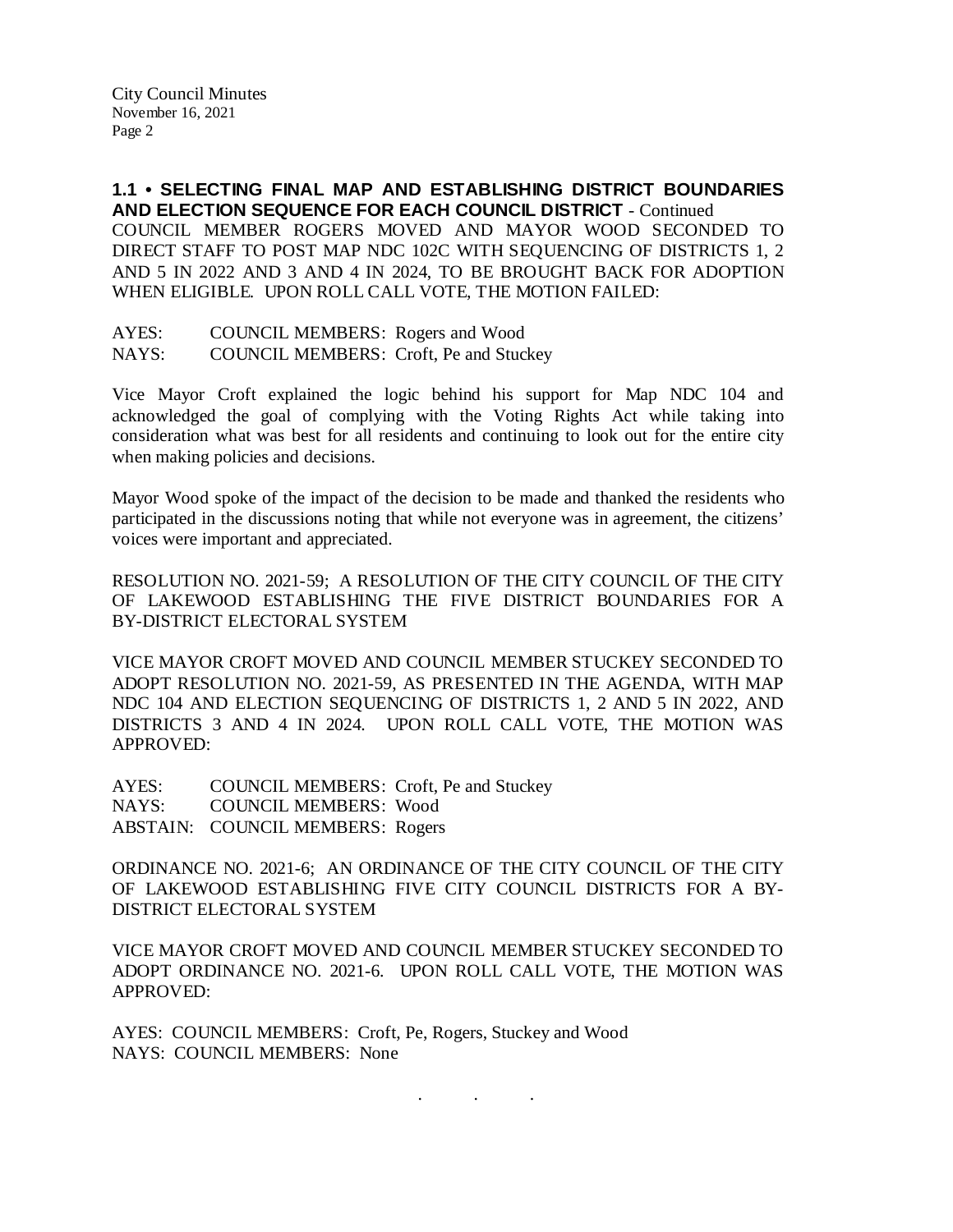City Council Minutes November 16, 2021 Page 3

## **2.1 • SECOND READING AND ADOPTION OF ORDINANCE NO 2021-7; PERTAINING TO STATE MANDATED RESIDENTIAL DENSIFICATION STANDARDS AND REGULATIONS THAT REQUIRE MINISTERIAL REVIEW OF LAND DIVISIONS**

Mr. Skolnik advised that the proposed ordinance had been introduced at the previous City Council meeting and was presented for second reading and adoption at this time.

ORDINANCE NO. 2021-7; AN ORDINANCE OF THE CITY COUNCIL OF THE CITY OF LAKEWOOD AMENDING ARTICLE IX OF THE LAKEWOOD MUNICIPAL CODE PERTAINING TO STATE MANDATED RESIDENTIAL DENSIFICATION STANDARDS AND REGULATIONS THAT REQUIRE MINISTERIAL REVIEW OF LAND DIVISIONS AND ALLOW ADDITIONAL DWELLING UNITS IN THE R-1 AND R-A SINGLE FAMILY RESIDENTIAL ZONING DISTRICTS

VICE MAYOR CROFT MOVED AND COUNCIL MEMBER STUCKEY SECONDED TO ADOPT ORDINANCE NO. 2021-7. UPON ROLL CALL VOTE, THE MOTION WAS APPROVED:

AYES: COUNCIL MEMBERS: Croft, Pe, Rogers, Stuckey and Wood NAYS: COUNCIL MEMBERS: None

# **2.2 • SECOND READING AND ADOPTION OF ORDINANCE NO 2021-8; PERTAINING TO UPDATING AND CLARIFYING VARIOUS SECTIONS OF THE LAKEWOOD MUNICIPAL CODE**

. . .

Mr. Skolnik again advised that the proposed ordinance had been introduced and a public hearing had been held at the previous City Council meeting and that second reading and adoption was now proposed.

ORDINANCE NO. 2021-8; AN ORDINANCE OF THE CITY COUNCIL OF THE CITY OF LAKEWOOD AMENDING ARTICLES IV, VIII AND IX OF THE LAKEWOOD MUNICIPAL CODE PERTAINING TO UPDATING AND CLARIFYING VARIOUS SECTIONS OF THE CODE TO RECOGNIZE PROCEDURAL CHANGES, CONSISTENCY WITHIN THE CODE AND STATE LAW AND TO SIMPLIFY AND CLARIFY REVIEW PROCEDURES FOR THE DEVELOPMENT REVIEW BOARD, PARKING, AND VARIOUS OTHER REGULATIONS

COUNCIL MEMBER STUCKEY MOVED AND VICE MAYOR CROFT SECONDED TO ADOPT ORDINANCE NO. 2021-8. UPON ROLL CALL VOTE, THE MOTION WAS APPROVED:

. . .

AYES: COUNCIL MEMBERS: Croft, Pe, Rogers, Stuckey and Wood NAYS: COUNCIL MEMBERS: None